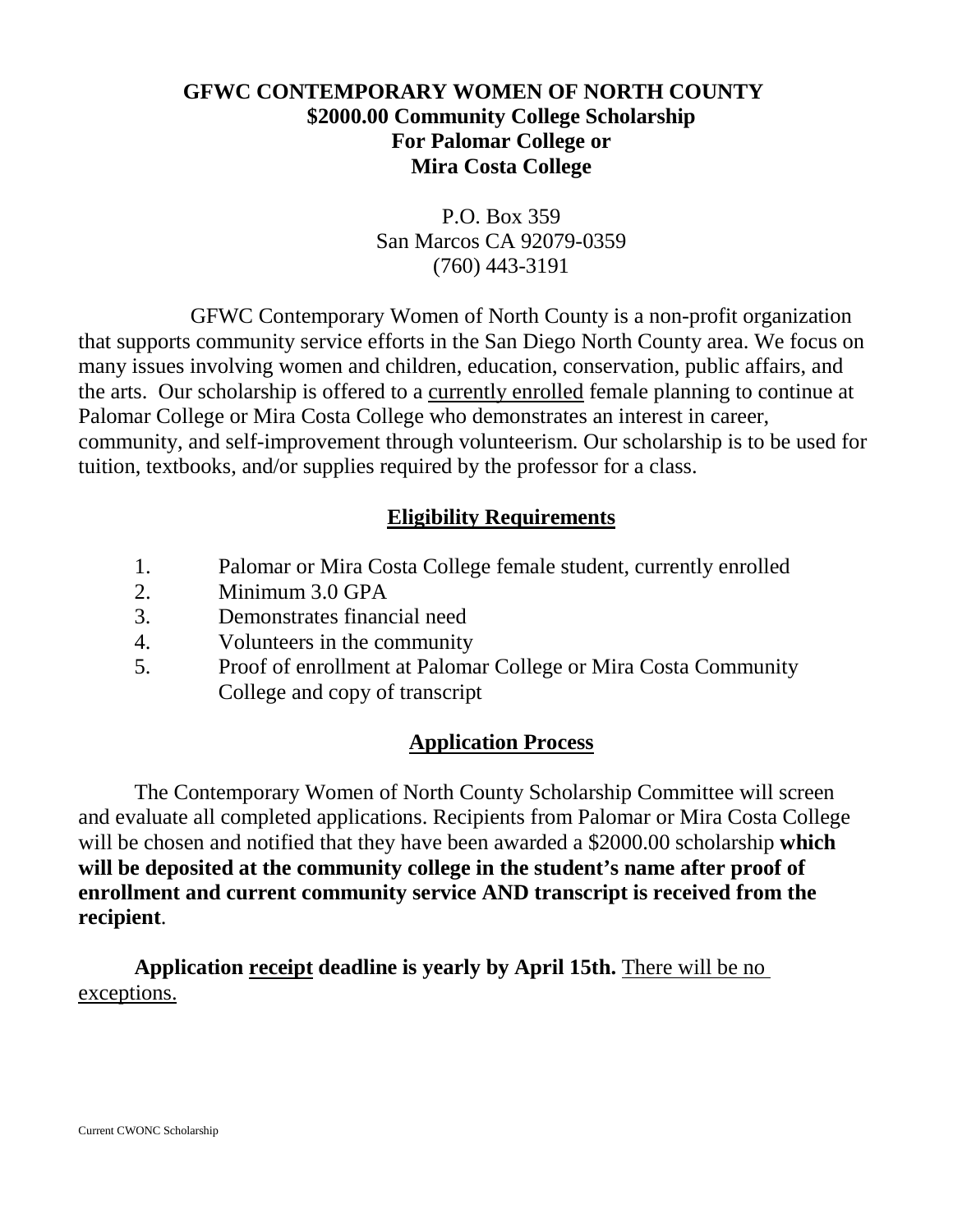**Application receipt deadline is yearly by April 15th**. Application forms, including the required essay, will not be processed if received after this date. Please make your application legible, complete and accurate.

#### **A. General Information**

- 1. Name: Last\_\_\_\_\_\_\_\_\_\_\_\_\_\_\_\_\_\_\_\_\_\_\_\_\_\_\_\_First\_\_\_\_\_\_\_\_\_\_\_\_\_\_\_\_\_\_\_\_\_Middle Initial\_\_\_\_
- 2. Permanent Address\_\_\_\_\_\_\_\_\_\_\_\_\_\_\_\_\_\_\_\_\_\_\_\_\_\_\_\_\_\_\_\_\_\_\_\_\_\_\_\_\_\_\_\_\_\_\_\_\_\_\_\_\_ City Zip
- 3. Permanent Telephone  $(\_\_)$
- 4. Birth Date: Month\_\_\_\_\_\_\_\_\_\_\_\_Day\_\_\_\_\_Year\_\_\_\_\_\_\_
- 5. E-Mail Address\_\_\_\_\_\_\_\_\_\_\_\_\_\_\_\_\_\_\_\_\_\_\_\_\_\_\_\_\_\_\_\_\_
- 6. Education: Palomar College\_\_\_\_\_\_\_\_\_\_\_\_\_\_\_\_\_\_\_\_\_\_\_\_Mira Costa College\_\_\_\_\_\_\_\_\_\_\_\_\_\_\_\_\_\_\_\_\_
- $7.$  GPA
- 8. Planned Major, Certificate or Area of Study\_\_\_\_\_\_\_\_\_\_\_\_\_\_\_\_\_\_\_\_\_\_\_\_\_\_\_\_\_\_\_\_\_\_\_

#### **B. Citizenship (Proof may be required.) Please check appropriate number.)**

- $\frac{1}{\sqrt{2}}$  1. U.S. citizen, by birth or naturalization (Naturalization date  $\frac{1}{\sqrt{2}}$ ).
- $\frac{1}{2}$  2. Not a U.S. citizen, hold permanent resident visa, date issued  $\frac{1}{2}$
- 3. Not a U.S. citizen, amnesty recipient, date issued  $\frac{1}{2}$
- $\frac{1}{2}$  4. Not a U.S. citizen, but a refugee, parolee or asylee, date issued  $\frac{1}{2}$
- \_\_\_\_ 5. Not a U.S. citizen, hold student visa (F-1, M-1, J-1 or J-2).
- \_\_\_\_ 6. Other, not a U.S. citizen, hold other visa or visa type unknown.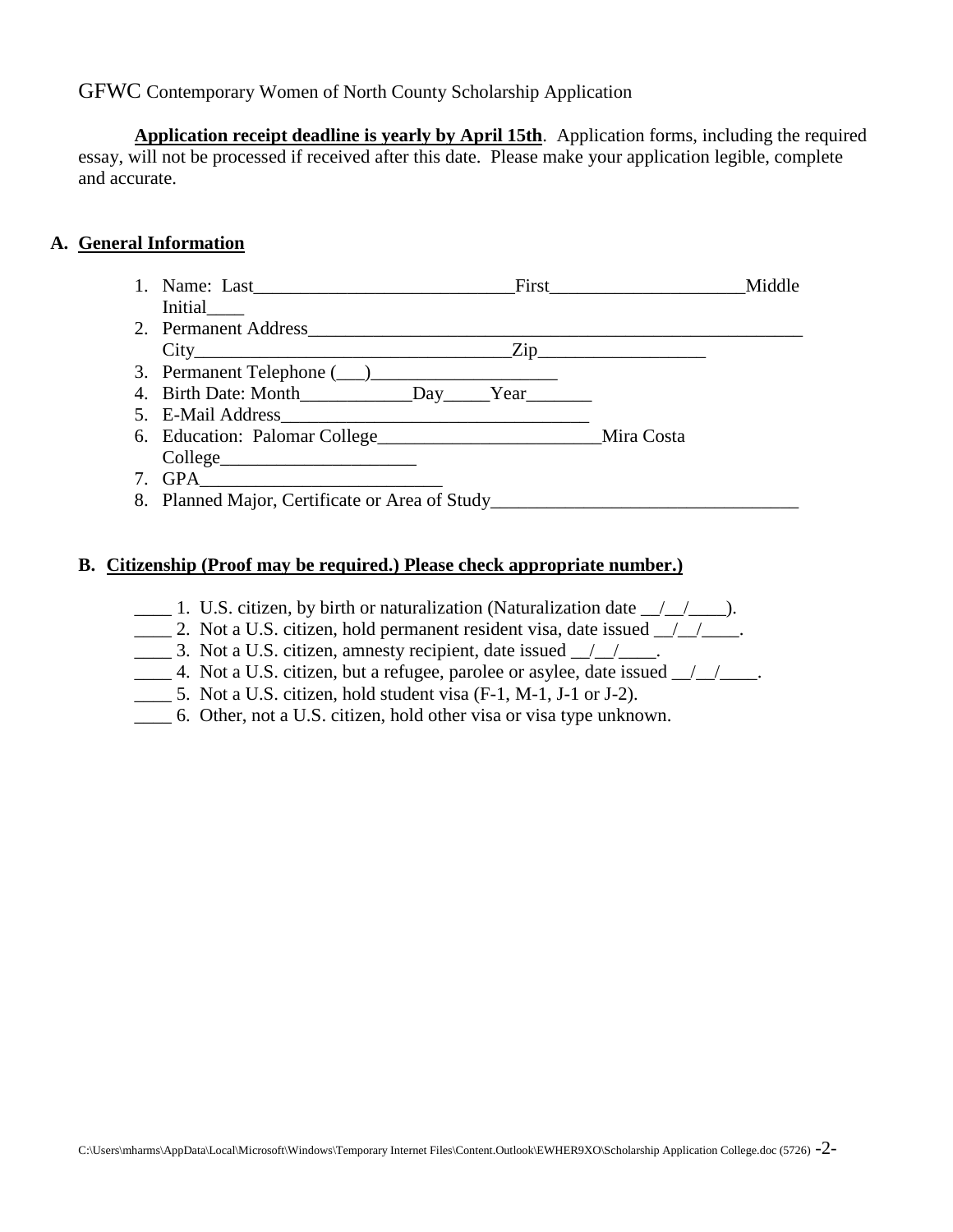#### **C. Student's Financial Profile**

| 1. Annual total income | .00 |
|------------------------|-----|
| 2. Student Employment: |     |
| Type of employment     |     |

If yes, provide parent/guardian total income:\_\_\_\_\_\_\_\_\_\_\_\_\_\_\_

Full or part-time\_\_\_\_\_\_\_\_\_\_\_\_\_\_\_\_\_\_\_\_\_\_\_\_\_\_\_\_\_\_\_\_\_\_ 3. Were you claimed as a dependent on last year's parent/guardian tax return? Yes\_ No \_

4. How will you meet expenses not covered by scholarships, loans, or financial aid?

5. If there is anything significant about your financial circumstance that is not reflected in your prior responses (e.g., high uninsured medical expenses, changed income in the past year), please comment below. Be specific.

\_\_\_\_\_\_\_\_\_\_\_\_\_\_\_\_\_\_\_\_\_\_\_\_\_\_\_\_\_\_\_\_\_\_\_\_\_\_\_\_\_\_\_\_\_\_\_\_\_\_\_\_\_\_\_\_\_\_\_\_\_\_\_\_\_\_\_\_\_\_\_\_\_\_\_\_\_\_

\_\_\_\_\_\_\_\_\_\_\_\_\_\_\_\_\_\_\_\_\_\_\_\_\_\_\_\_\_\_\_\_\_\_\_\_\_\_\_\_\_\_\_\_\_\_\_\_\_\_\_\_\_\_\_\_\_\_\_\_\_\_\_\_\_\_\_\_\_\_\_\_\_\_\_\_\_\_ \_\_\_\_\_\_\_\_\_\_\_\_\_\_\_\_\_\_\_\_\_\_\_\_\_\_\_\_\_\_\_\_\_\_\_\_\_\_\_\_\_\_\_\_\_\_\_\_\_\_\_\_\_\_\_\_\_\_\_\_\_\_\_\_\_\_\_\_\_\_\_\_\_\_\_\_\_\_ \_\_\_\_\_\_\_\_\_\_\_\_\_\_\_\_\_\_\_\_\_\_\_\_\_\_\_\_\_\_\_\_\_\_\_\_\_\_\_\_\_\_\_\_\_\_\_\_\_\_\_\_\_\_\_\_\_\_\_\_\_\_\_\_\_\_\_\_\_\_\_\_\_\_\_\_\_\_ \_\_\_\_\_\_\_\_\_\_\_\_\_\_\_\_\_\_\_\_\_\_\_\_\_\_\_\_\_\_\_\_\_\_\_\_\_\_\_\_\_\_\_\_\_\_\_\_\_\_\_\_\_\_\_\_\_\_\_\_\_\_\_\_\_\_\_\_\_\_\_\_\_\_\_\_\_\_ \_\_\_\_\_\_\_\_\_\_\_\_\_\_\_\_\_\_\_\_\_\_\_\_\_\_\_\_\_\_\_\_\_\_\_\_\_\_\_\_\_\_\_\_\_\_\_\_\_\_\_\_\_\_\_\_\_\_\_\_\_\_\_\_\_\_\_\_\_\_\_\_\_\_\_\_\_\_ \_\_\_\_\_\_\_\_\_\_\_\_\_\_\_\_\_\_\_\_\_\_\_\_\_\_\_\_\_\_\_\_\_\_\_\_\_\_\_\_\_\_\_\_\_\_\_\_\_\_\_\_\_\_\_\_\_\_\_\_\_\_\_\_\_\_\_\_\_\_\_\_\_\_\_\_\_\_ \_\_\_\_\_\_\_\_\_\_\_\_\_\_\_\_\_\_\_\_\_\_\_\_\_\_\_\_\_\_\_\_\_\_\_\_\_\_\_\_\_\_\_\_\_\_\_\_\_\_\_\_\_\_\_\_\_\_\_\_\_\_\_\_\_\_\_\_\_\_\_\_\_\_\_\_\_\_

\_\_\_\_\_\_\_\_\_\_\_\_\_\_\_\_\_\_\_\_\_\_\_\_\_\_\_\_\_\_\_\_\_\_\_\_\_\_\_\_\_\_\_\_\_\_\_\_\_\_\_\_\_\_\_\_\_\_\_\_\_\_\_\_\_\_\_\_\_\_\_\_\_\_\_\_\_\_

\_\_\_\_\_\_\_\_\_\_\_\_\_\_\_\_\_\_\_\_\_\_\_\_\_\_\_\_\_\_\_\_\_\_\_\_\_\_\_\_\_\_\_\_\_\_\_\_\_\_\_\_\_\_\_\_\_\_\_\_\_\_\_\_\_\_\_\_\_\_\_\_\_\_\_\_\_\_ \_\_\_\_\_\_\_\_\_\_\_\_\_\_\_\_\_\_\_\_\_\_\_\_\_\_\_\_\_\_\_\_\_\_\_\_\_\_\_\_\_\_\_\_\_\_\_\_\_\_\_\_\_\_\_\_\_\_\_\_\_\_\_\_\_\_\_\_\_\_\_\_\_\_\_\_\_\_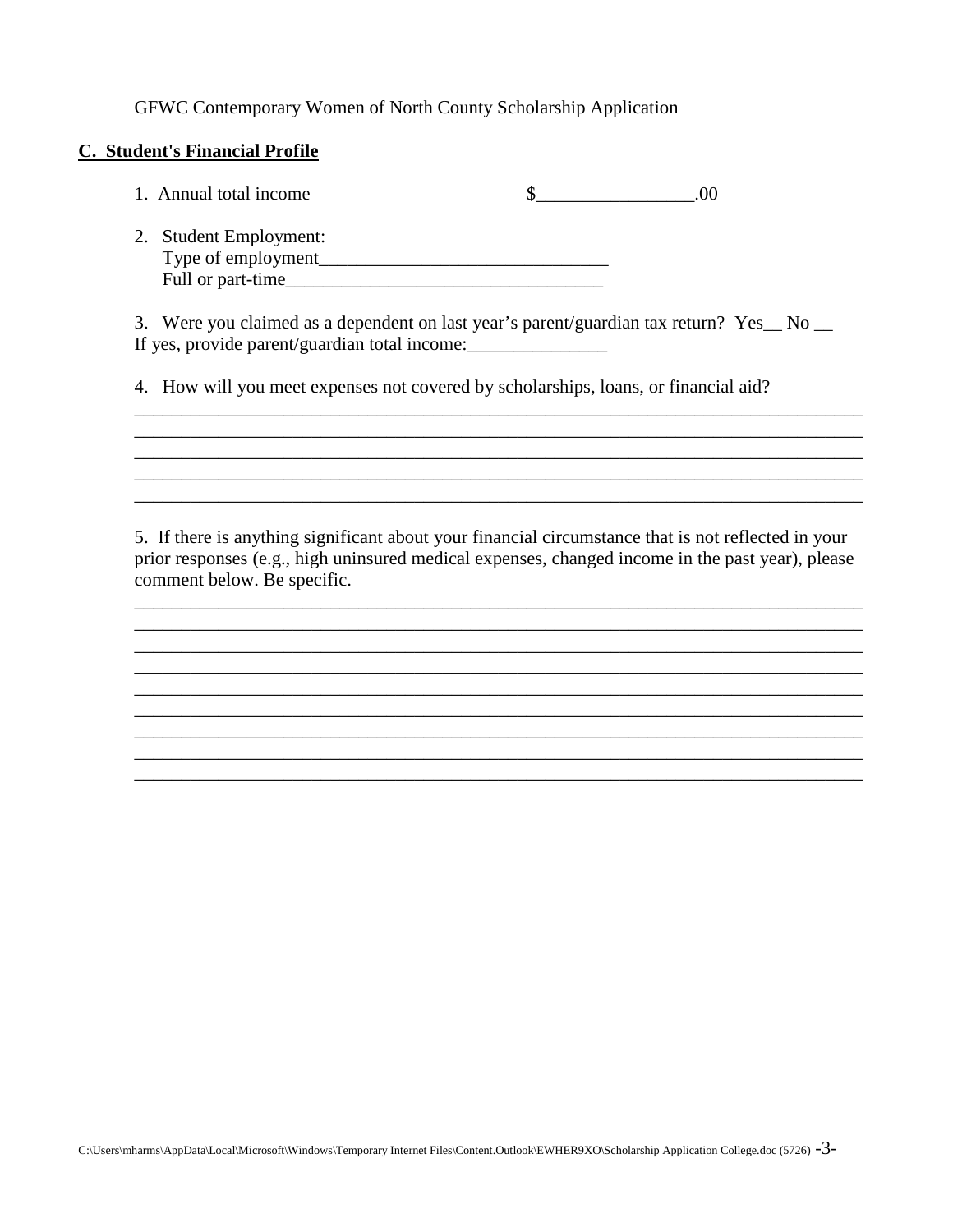#### **Student's Personal Essay (Maximum 2 pages)**

Please describe: Your career goals and your participation in volunteer work and school activities. Also include answers to the following questions:

- 1. What does it mean to be a productive and caring citizen in your community?
- 2. Give an example of a difficult or challenging time that has influenced you for the better.
- 3. Describe an accomplishment in your life that you earned due to hard work.
- 4. What does it mean to be a leader?
- 5. Include examples of current community service.

Attach your essay to the application form.

#### **College Transcript**

Please include a copy of your unofficial college transcript.

I certify that all of the information provided in this application is true and complete to the best of my knowledge. I hereby authorize permission to release my name and photographs of awards ceremony to local press agencies.

Student's Signature\_\_\_\_\_\_\_\_\_\_\_\_\_\_\_\_\_\_\_\_\_\_\_\_\_\_\_\_\_\_\_Date\_\_\_\_\_\_\_\_\_\_\_\_\_\_\_\_\_\_\_\_\_\_\_\_\_\_\_\_\_

### **COMPLETED APPLICATION PACKET MUST INCLUDE:**

- 1. Application: General information, citizenship, financial profile
- 2. Personal essay
- 3. Transcript: A copy of your unofficial college transcript

**SEND YOUR COMPLETED APPLICATION TO**: GFWC Contemporary Women of North County, P.O. BOX 359, San Marcos CA 92079-0359. **Must be received yearly by April 15th.**